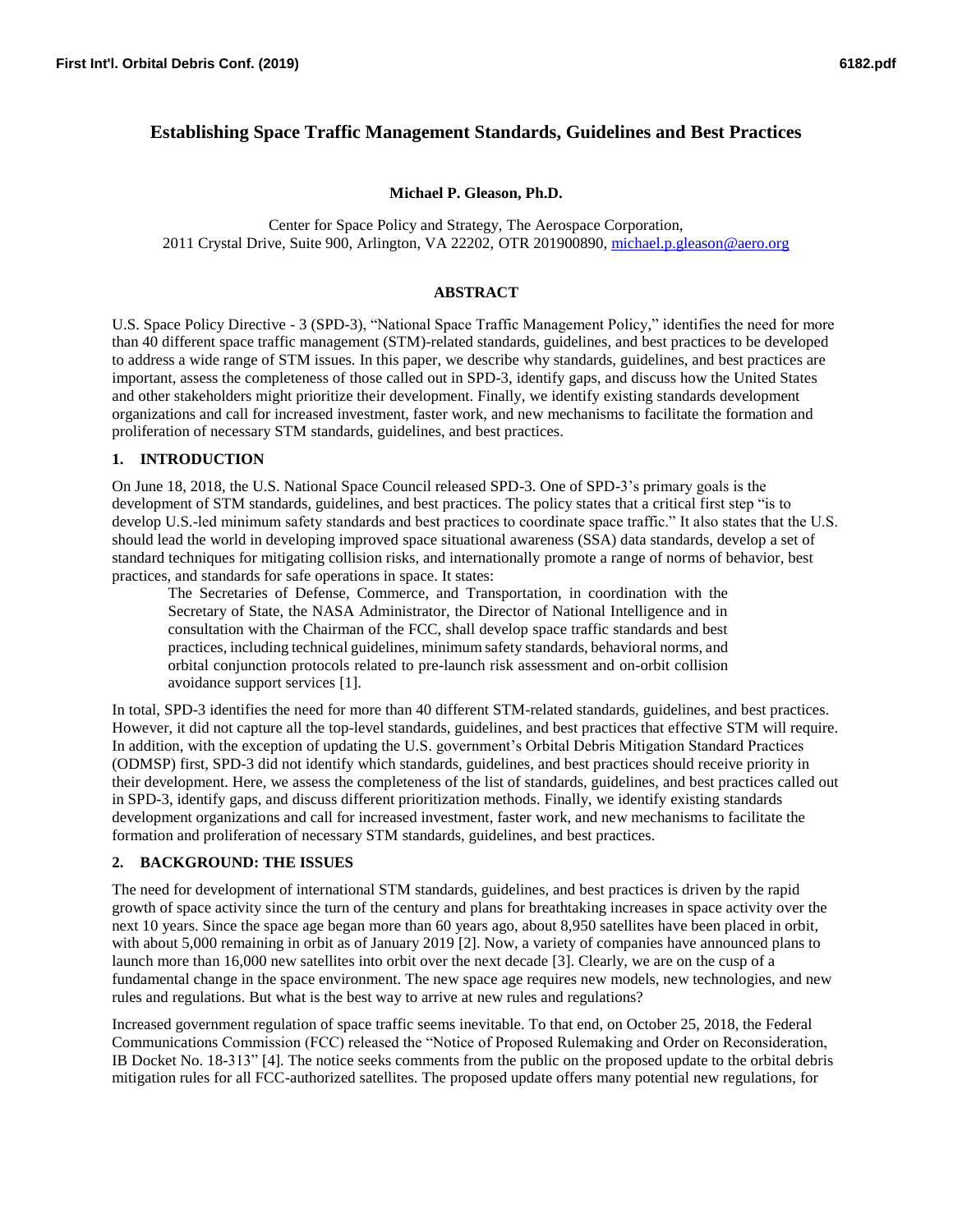$\overline{a}$ 

example, new rules regarding space object trackability, information sharing requirements, orbit selection, postmission disposal reliability, and dozens more technical and operational requirements.

However, tension exists between the government's need for regulation to protect the safety, security, and sustainability of the space environment and industry's desire to have minimal, clear, and consistent regulatory constraints. While most space industry players acknowledge the importance of orbital sustainability, increasing regulatory constraints on space activities could increase design and operational costs, frustrate commercial innovation, and discourage venture capital investments. Indeed, the rapidly evolving need for STM is a contemporary example of the conflict between the "Guardian" and "Merchant" cultures described by Scott Pace in 1999 [5]. Pace describes Guardians mostly as governmental actors while Merchants refer mostly to groups of people from the business community. As Pace explains, the role of the Guardians is to protect some larger goal or system, often involving public safety. To do so, Guardians can collect taxes, establish rules and regulations, and negotiate agreements with other states. In the case of managing space traffic, the Guardians' goal is to protect the safety, security, and sustainability of the space environment.

Merchants, on the other hand, rely upon contractual relationships, engage in economic competition, and generally desire the freedom to maximize their economic gain. Indeed, the new space age is being driven largely by U.S. based commercial space companies. The United States benefits from commercial space industry successes that bring high technology jobs, leading technologies, economic growth, and prestige to the United States. But these U.S. companies could chafe if the U.S. government imposes new regulatory burdens, raises costs, and otherwise inhibits their freedom of action in the marketplace. Ultimately, in today's globalized marketplace, less regulation in other countries could drive offshoring of U.S. companies to countries with fewer regulatory costs.

To alleviate some of these concerns, the FCC notice-and-comment rulemaking process, alluded to above, provides the public, industry, and other stakeholders the opportunity to provide input on a proposed rule before it becomes final [6]. In addition, the FCC often identifies specific issues on which it asks for public comment and data. The FCC usually allows 30 days for the public to file comments, after which the FCC considers the comments while developing the final rules. In this way, stakeholders are provided an opportunity to point out unduly complex or burdensome proposed rules and suggest ways to improve them.

Ideally, stakeholders will buy in to a new rule brought about through this process. However, the FCC only "considers" the public comments and is not required to change course due to the inputs. Hence, the government, with a perceived heavy hand, may still decide on a course of action that will negatively affect an industry's bottom line, and industry may look to go offshore to find a country with a more accommodating regulatory environment. The other country's gain would be an economic loss for the United States and a loss for U.S. leadership, and the space environment would be no better off.

This highlights the fact that space activities occur in an inherently international context. The 1967 Outer Space Treaty, "Treaty on the Principles Governing the Activities of States in the Exploration and Use of Outer Space, including the Moon and other Celestial Bodies," establishes an international law that all states are equally free to use space and have the right of freedom of access to space. It also establishes that no state can claim sovereignty over any part of space. There are no international, legally binding agreements that constrain a country's freedom of action in space, with the exception of prohibitions on nuclear weapons tests in space and prohibition on the placement of nuclear weapons, or other weapons of mass destruction, in space.† This means no state can presume to "manage" space traffic on behalf of other countries without their consent. Moreover, in the current context of growing geopolitical tension, it is difficult to foresee a new, legally binding, international treaty regime emerging to address the issues of growing space traffic.

The tensions among the growing need for STM, the risk to industry of overly burdensome regulation by the government, and the right of all states to freely access space and use space lead to the idea that a promising first step for protecting the space environment is for commercial actors, in collaboration with government and international stakeholders, to develop internationally accepted, voluntary standards, guidelines, and best practices. However, this does not mean that other tensions can be easily swept away. For example, U.S. national security stakeholders may disagree with U.S. civil government agencies and commercial stakeholders on details, such as what STM data can

<sup>†</sup> Some may argue that the 1979 Moon Treaty, "Agreement Governing the Activities of States on the Moon and Other Celestial Bodies," constrains the exploration and uses of the moon and its natural resources. However, Russia, China, the United States, and other spacefaring powers have not joined the Moon Treaty, and it is generally considered a failed treaty.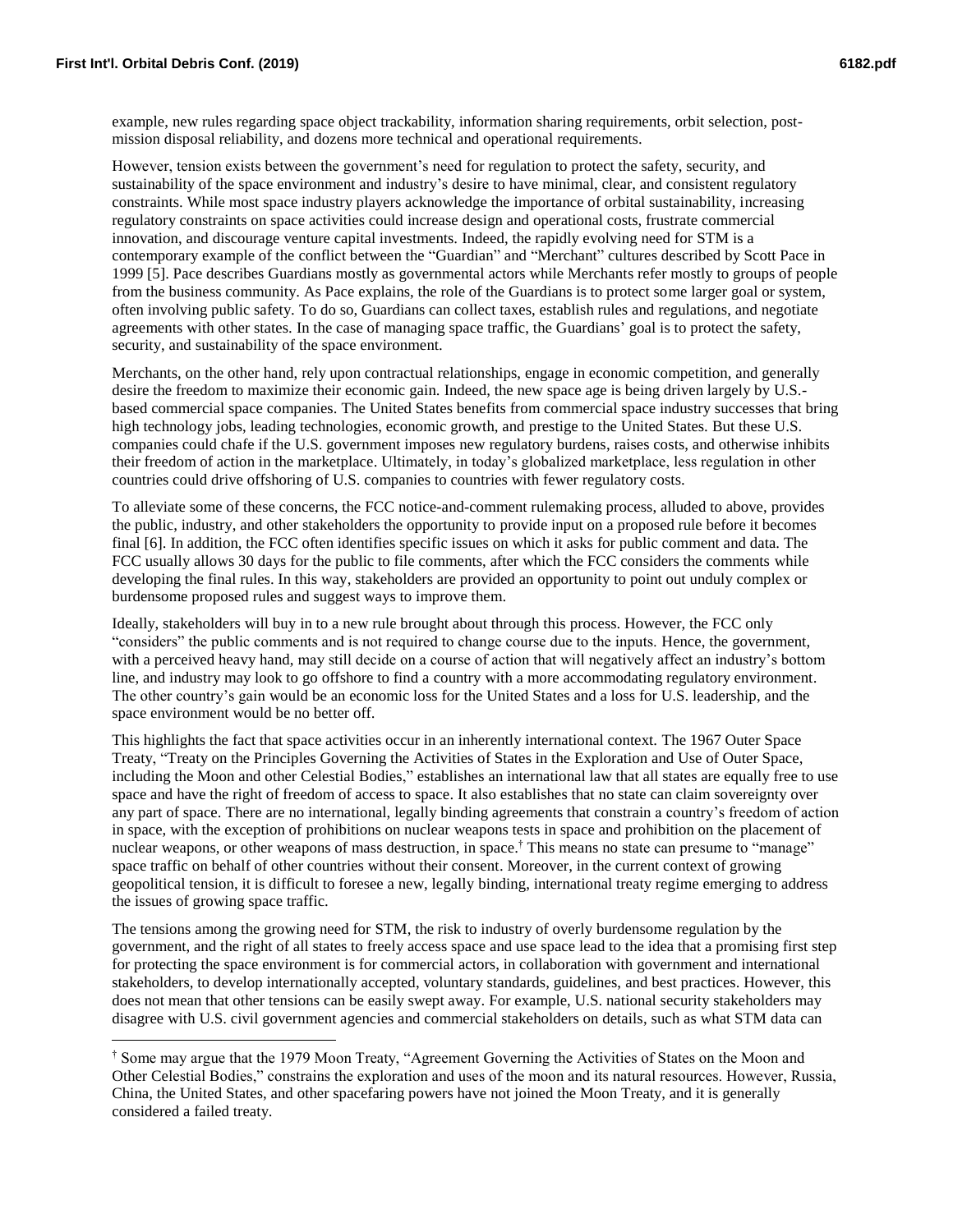be shared and to what degree national security space actors should be subject to such standards and practices. These sorts of issues are likely to consume significant time in the U.S. interagency coordination process.

Regardless of the balance between voluntary and regulatory actions, delivering on SPD-3's goals requires clarifying what is meant by standards, guidelines, and best practices. While frequently referred to collectively, as this paper does, the following definitions show that each has a distinct meaning:

- Standards are defined as a set of codified rules describing requirements, specifications, or characteristics that can be used consistently to ensure that materials, products, processes, and services are interoperable. In short, standards encourage uniformity, common practice, and interoperability. Adhering to standards confers credibility for the user's products [7].
- Guidelines are defined as a set of recommendations and advice that are provided by one or more organizations [8].
- Best practices are techniques or methodologies that have proven to reliably lead to a desired result through experience and research.

Voluntary standards, guidelines, and best practices for space activities matter for several additional reasons. First, Merchants and Guardians, so to speak, working together to develop consensus-based standards, guidelines, and best practices for space foster the legitimacy critical to successfully manage space traffic and protect the sustainability of the space environment. As such, they provide mechanisms for achieving consensus across stakeholders, stimulate a predictable and supportive environment for all actors, and help limit the amount of dangerous actions in space. Ideally, the legitimacy of the standards, guidelines, and best practices will also reduce incentives for commercial stakeholders to offshore their activities. Satellite operators should also be better able to optimize their operating capabilities and improve their efficiency and operational safety with settled standards and best practices. In addition, new space actors will be able to learn more quickly how to be responsible space operators. Ultimately, voluntary standards, guidelines, and best practices for outer space will facilitate the growth of space commerce [9].

| Provide broad-based legitimacy                                  |
|-----------------------------------------------------------------|
| Provide a mechanism for achieving consensus across stakeholders |
| Protect the sustainability of the space environment             |
| Stimulate predictable and supportive space governance           |
| Reduce dangerous actions in space                               |
| Reduce offshoring incentives                                    |
| Improve efficiency and safety of operations                     |
| Guide new space actors in responsible space operations          |
| Facilitate the growth of space commerce                         |

#### **Table 1**: Why Standards, Guidelines, and Best Practices Matter

Domestic and international stakeholders are in growing agreement that the best way to safeguard the emerging space environment involves a three-step process. First, the expert community of commercial space actors, government officials, standards organizations, think tanks, and academia develop voluntary, technical and operational standards, guidelines, and best practices for specific space activities. Second, as the voluntary standards, guidelines, and best practices gain general acceptance across stakeholders, governments around the world begin to incorporate them into domestic law, regulation, and licensing criteria. Finally, using this bottom-up strategy, as illustrated in Figure 1, a broad international consensus emerges on the best way to conduct safe, secure, and sustainable space activities, not based on a treaty, but based on congruent domestic law and customary practice.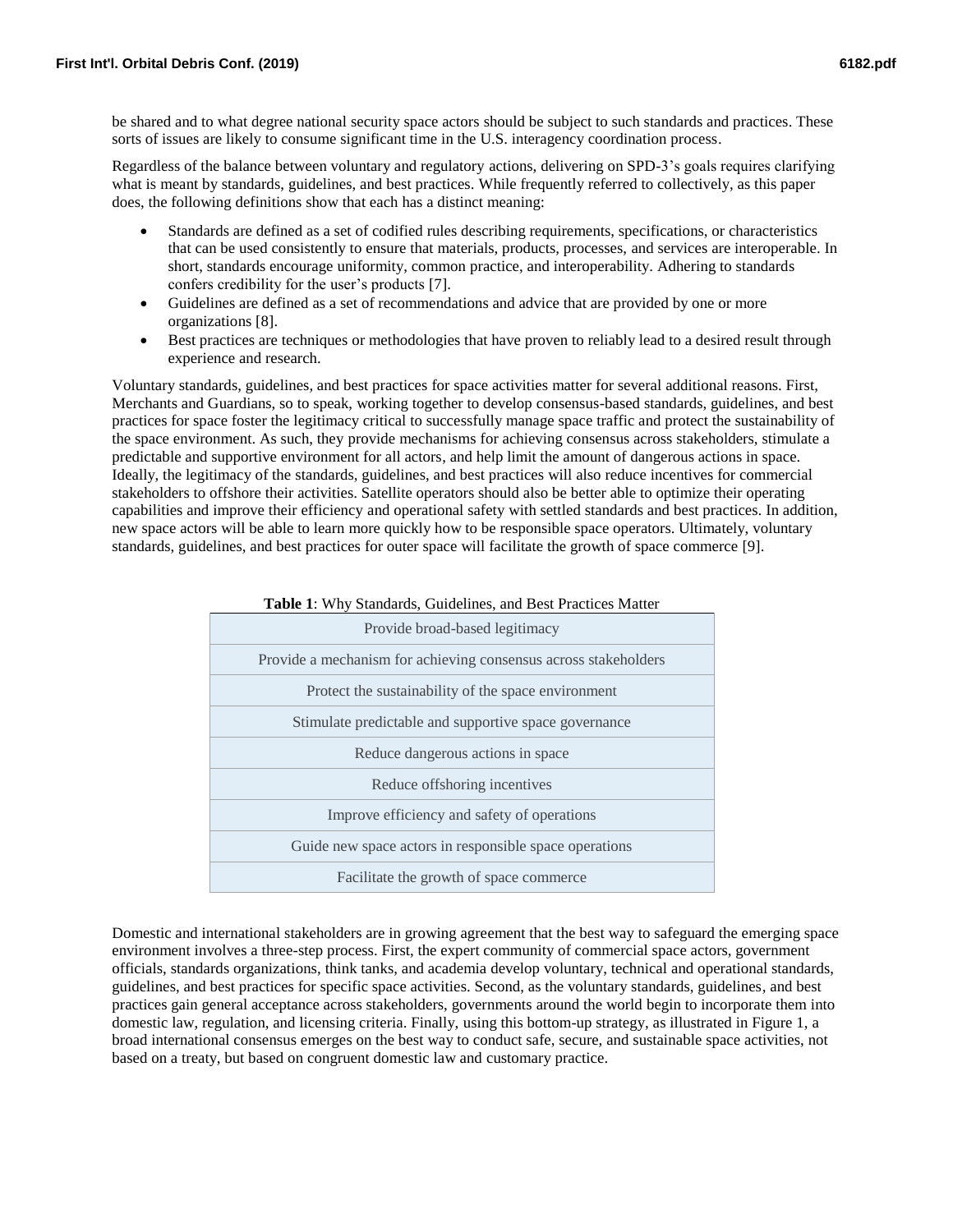

*Congruent global practices evolve*

#### Fig. 1. The Bottom-Up Process.

Using this roadmap, key spacefaring nations of the world have attained a general consensus on orbital debris mitigation guidelines. The United States provided the initial catalyst when it developed the U.S. government ODMSP in 1998 and mandated the compliance of U.S. private spacecraft companies in order to obtain FCC licensing [10]. ODMSP influenced the development of the Inter-Agency Space Debris Coordination Committee (IADC) Space Debris Mitigation Guidelines, which in turn influenced the later United Nations (UN) Committee on the Peaceful Uses of Outer Space (COPUOS) Space Debris Mitigation Guidelines and related International Organization for Standardization (ISO) standards, specifically ISO Standard 24113. Today, the United States and the 13 IADC-member countries, as well as European Space Agency (ESA) member states, have incorporated these debris mitigation standards into their domestic regulation and law [11]. SPD-3 endorses this game plan for development of a new international STM approach [12], although other countries have not necessarily agreed to the United States taking a leadership role.

### **3. GAPS AND PRIORITIZATION**

The space community has identified a broad assortment of standards, guidelines, and best practices related to managing orbital activities. but the development of STM standards, guidelines, and best practices is lagging in a few critical areas. For example, issues associated with large constellation operations and the identification of an organization devoted to appropriate standards development warrant much more attention. The same may be said for satellite disposal and debris removal standards development and other areas. Since resources and expertise are limited, the question becomes how to prioritize efforts.

The space community may choose to prioritize the establishment of the critical standards, guidelines, and best practices in a variety of rational ways, as shown in Table 2. For example, analysts may determine priorities by identifying the chronological order in which standards, guidelines, and best practices must be set, i.e. some standards must be set before other standards can be agreed upon and set. Not everything can be done in parallel. Alternatively, if making quick progress is the top priority, then working toward adoption of well understood, non-controversial standards, guidelines, and best practices may focus efforts. With this prioritization strategy in mind, SPD-3 prioritized updates to ODMSP.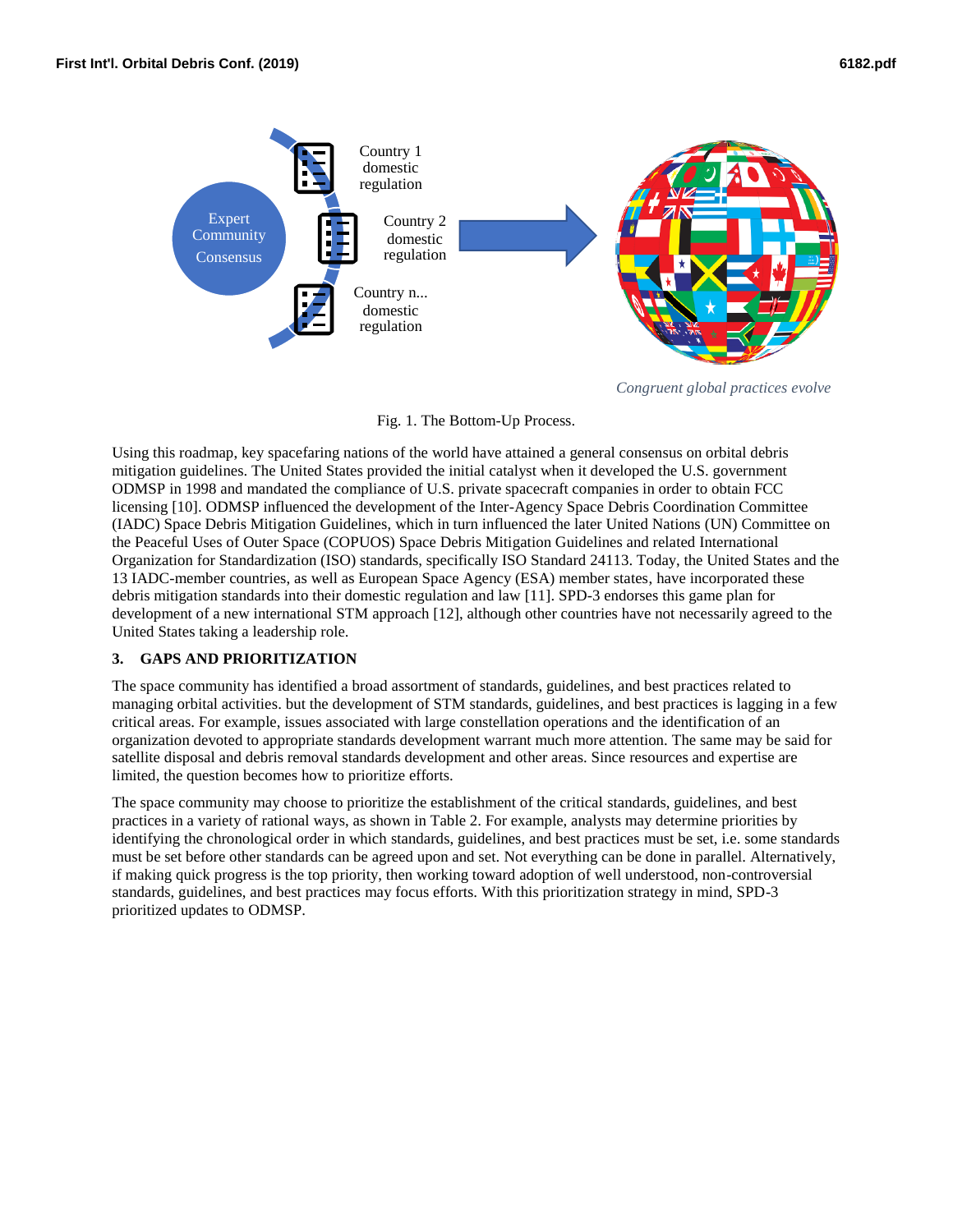| Chronological order<br>Well understood, non-controversial<br>Exemplar case<br>National security<br>Economic/commercial profit maximizing<br>National preferences | <b>Table 2:</b> Rational Prioritization Strategies |
|------------------------------------------------------------------------------------------------------------------------------------------------------------------|----------------------------------------------------|
|                                                                                                                                                                  |                                                    |
|                                                                                                                                                                  |                                                    |
|                                                                                                                                                                  |                                                    |
|                                                                                                                                                                  |                                                    |
|                                                                                                                                                                  |                                                    |
|                                                                                                                                                                  |                                                    |

### **Table 2**: Rational Prioritization Strategies

Another prioritization strategy may be to pick one difficult, exemplar case that drives development of standards, guidelines, and best practices across a wide swath of STM issues [13]. Process participants uncover roadblocks, learn how to overcome the bumps in the road, and make incremental progress in many productive lines of effort. The Consortium for Execution of Rendezvous and Servicing Operations (CONFERS) might illustrate this approach through the consortium's collaborative efforts to research, develop, and publish voluntary, consensus principles, best practices, and technical and safety standards for commercial rendezvous and proximity operations and on-orbit servicing [14]. In addition, the national security community may drive priorities that are in tension with other stakeholder priorities. Likewise, the commercial space sector may create friction by prioritizing standards, guidelines, and best practices that lower costs and maximize profit as quickly as possible. Finally, stakeholders in the international community will have their own national preferences, which may diverge from other nations' stakeholders' preferences.

The tensions among these rational but significantly different prioritization schemes make it difficult for stakeholders to agree on a way ahead. Furthermore, there is little practical experience in some of these areas, making development of standards, guidelines, and best practices difficult, to say the least. Hence, the domestic and international space standards development community may end up relying on a "muddling through" strategy, which is not ideal [15].

## **4. MECHANISMS/ORGANIZATIONS**

The following organizations are contributing to the development of various STM-related standards, guidelines, and best practices. The list is not meant to be comprehensive. Many countries have their own standards organization, such as Japan and many European countries, but they are not listed. In addition, the organizations often agree upon similar standards, and the standards are sometimes used and published concomitantly across organizations. The organizations also have methods and strategies to manage and move forward in the face of industry actors that may advocate only for their technology to be the standard, which would give them a competitive advantage [16]. The following list is in no particular order and is not all-inclusive. There are many standards development organizations with overlapping areas of interest. For example, standards for race car seat belts may be judged adequate for human spaceflight, so there is no need for a new standard to be developed just for spaceflight [17]. The difficulty in creating a comprehensive list, the overlapping areas of interest, and the complexity of trying to clearly understand the roles of each organization illustrate some of the significant challenges in efficiently developing needed STM standards, guidelines, and best practices.

### **4. 1 International Organization for Standardization (ISO)[18]**

ISO develops and issues voluntary consensus international standards for spaceflight. Within ISO, there are two subcommittees, SC13 and SC14, that deal specifically with space issues. SC13 voting members are Brazil, China, France, Germany, Iran, Italy, Japan, Kazakhstan, Mexico, Mongolia, Russia, Ukraine, U.K., and the United States. SC14 voting members are Brazil, China, Finland, France, Germany, India, Italy, Japan, Norway, Russia, Ukraine, U.K., and the United States [19].

ISO space standards and technical reports number in the hundreds and those that relate specifically to STM include ISO TR 16158, *Best Practices for Avoiding Collisions among Spacecraft* (note that this is a technical report rather than a standard), which describes the operational processes for assessing collision probabilities and developing evasive maneuvers. These best practices created information requirements for warning operators and enabling cooperative avoidance, which is the basis for Consultative Committee for Space Data Systems (CCSDS)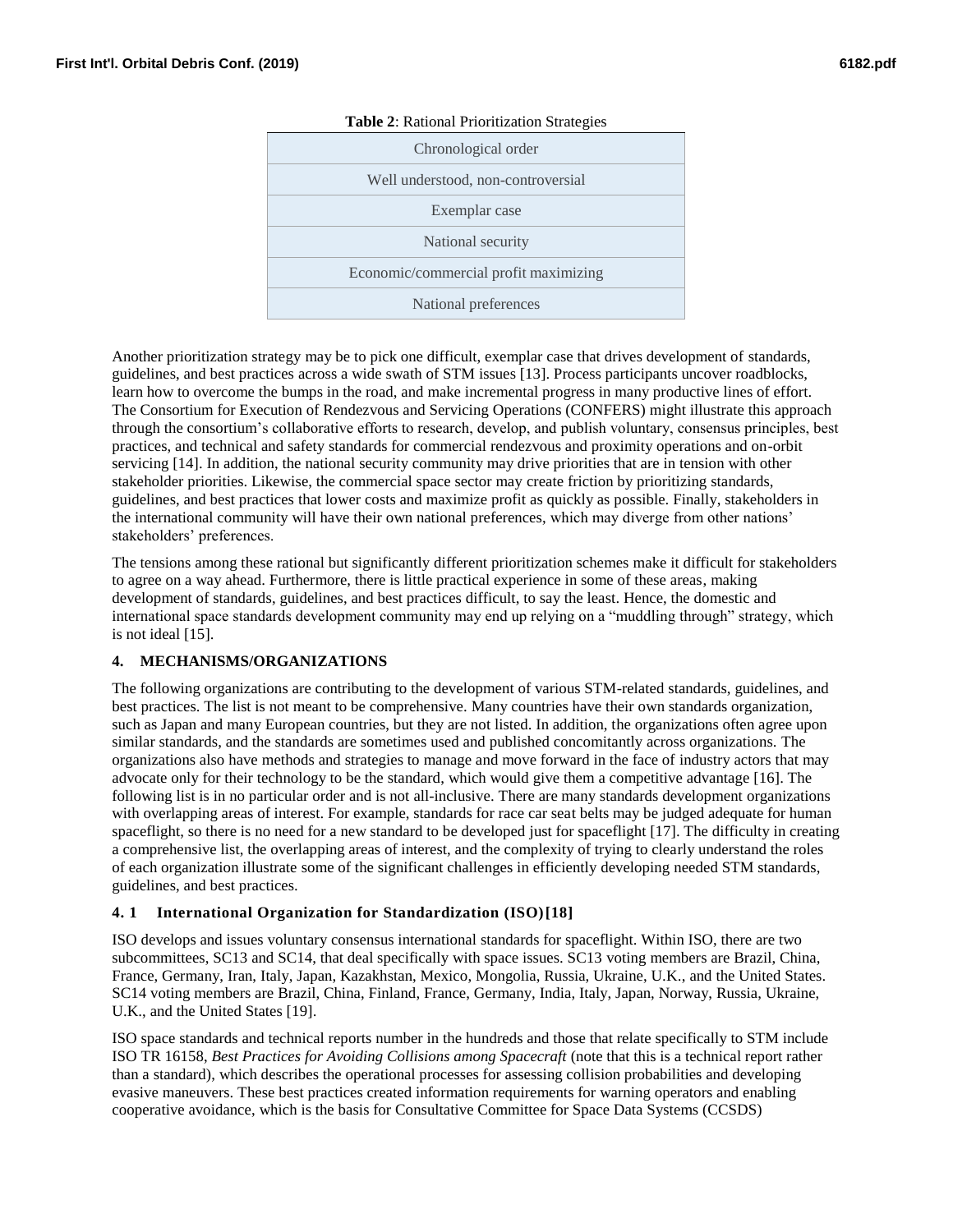Conjunction Data Messages (CDMs) that were implemented by governments and commercial operators worldwide. These best practices include the format used by the Department of Defense (DOD) to provide conjunction warnings.

In 2011, ISO released ISO 24113, *Space Systems: Space Debris Mitigation Requirements*, which defines the primary space debris mitigation requirements applicable to all elements of unmanned systems launched into, or passing through, near-Earth space, including launch vehicle orbital stages, operating spacecraft, and any objects released as part of normal operations or disposal actions. ISO 24113 is designed to reduce the growth of space debris and ensure that spacecraft and launch vehicles are designed, operated, and disposed of in a way to prevent them from generating more orbital debris in their orbital lifetime. ISO 24113 It has been adopted by the European Cooperation for Space Standardization (ECSS) and through ECSS, the European Commission for Standardization included it as a European Standard. It has also been adopted by the European Space Agency and is used by the Japanese government as a requirement for their industry as well as by China and to some extend Russia [20].

The Orbital Debris working group at ISO is in the process of consolidating some of these standards. The updated ISO 24113 will be the top-level standard along with two mid-level standards, one for spacecraft and one for upper stages. This will consolidate several smaller standards.

## **4.2 Inter-Agency Space Debris Coordination Committee (IADC) [21]**

There are 13 space agencies that take part in the IADC, of which NASA is a leading member. The IADC Space Debris Mitigation Guidelines were arrived at through consensus and designed to mitigate the growth of the orbital debris population. The guidelines have three fundamental principles:

- 1. Preventing on-orbit breakups—both collisions and explosions
- 2. Removing spacecraft and orbital stages that have reached the end of their mission operations from the useful densely populated orbit regions no more than 25 years after completion of the mission
- 3. Limiting the objects released during normal operations

## **4.3 Consultative Committee for Space Data Systems (CCSDS) [22]**

CCSDS develops data and information systems standards including orbital data message and CDM formats. CCSDS CDMs have been implemented by governments and commercial operators worldwide. These best practices include the format used by the DOD to provide conjunction warnings.

### **4.4 The Consortium for Execution of Rendezvous and Servicing Operations (CONFERS)**

CONFERS collaborates on research, development, and publication of voluntary consensus principles, best practices, and technical and safety standards related to commercial rendezvous and proximity operations and on-orbit servicing [23].

In February 2019, CONFERS published "Recommended Design and Operational Practices," which covers a broad swath of lessons learned from prior government rendezvous and proximity operations and current industry plans. The numerous practices described are categorized as (1) design for mission success, (2) design satellites to facilitate safe and effective satellite servicing, (3) design serving operations to minimize the risk and consequence of mishaps, (4) avoid physical or electro-magnetic interference during all phases of operations, (5) share information on resolution of spacecraft anomalies/failures and related root cause analysis, and (6) promote the long-term sustainability of space activities [24].

### **4.5 ASTM‡ Committee F47**

ASTM International, the international voluntary standards development body, has partnered with the Commercial Spaceflight Federation (CSF) in an effort to streamline the process of standards development and approval. Established in October 2016, one purpose of ASTM is to create human spaceflight safety standards. The committee also works to develop voluntary consensus standards in the areas of design, manufacturing, and operational use of spaceflight vehicles [25].

### **4.6 International Association for Space Safety (IAASS)**

The IAASS exists to help shape and advance an international space safety culture contributing to making space missions, vehicles, stations, extraterrestrial habitats, equipment, and payloads safer for the general public, ground

 $\overline{\phantom{a}}$ 

<sup>‡</sup> ASTM is not an acronym.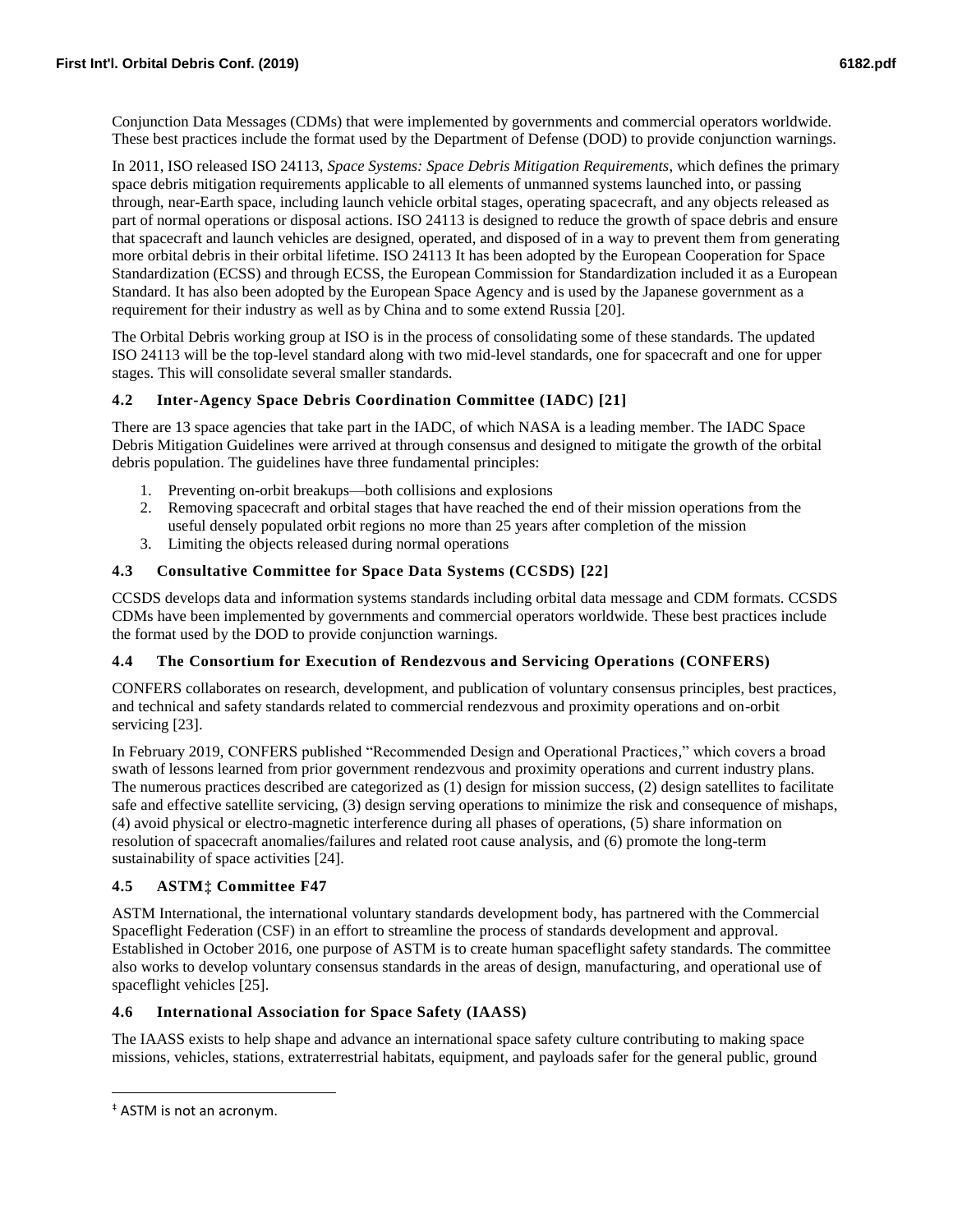personnel, crews, and flight participants. The IAASS also advocates for the sustainability of the space environment to enable access to space for future generations [26].

The IAASS is working toward proposing and establishing a commercial Space Safety Institute to offer safety certification services on a commercial basis. The applicable performance safety requirements are defined in IAASS-SSI-1700, *Safety Standard: Commercial Human-Rated Space Systems*, published by SAE International. These requirements are intended to protect the flight personnel (i.e., crew and flight participants), the vehicle and relevant launcher or carrier, and any other interfacing system from spaceflight hazards [27].

## **4.7 Global VSAT Forum (GVF)**

GVF is a non-profit industry association representing the global satellite communications industry. GVF endorses and participates with other space companies in development of space sustainability best practices. GVF's efforts regarding best practices are being driven by the looming proliferation of large constellations. The best practices under development cover all phases of spaceflight and address operator exchange of information, launch vehicle selection, constellation design, spacecraft designed for disposal within five years of end of mission, collision avoidance, minimal fragmentation, trackability, on-orbit servicing, and passivation [28]. GVF also endorses the COPUOS Long-Term Sustainability Guidelines and endorses ISO 24113 and IADC guidelines for space debris mitigation.

### **4.8 Space Data Association (SDA)**

According to the SDA website, "SDA is a non-profit international association of satellite operators that supports the controlled, reliable and efficient sharing of data critical to the safety and integrity of the space environment and the RF spectrum" [29]. Most satellite operators are members of SDA.

## **4.9 The Center for Space Standards & Innovation (CSSI)**

CSSI conducts standards research as part of Analytical Graphics, Inc. (AGI). CSSI facilitates development of mutually acceptable standards for space communities [30].

## **4.10 United Nations (UN) Committee on the Peaceful Uses of Outer Space (COPUOS)**

Only states may be members of UN COPUOS and all 87 member states must reach consensus for a decision. Member states have agreed upon 21 guidelines for the long-term sustainability of space and agreed to continue discussions under the auspices of the COPUOS Scientific and Technical Subcommittee. The guidelines are grouped into four categories: (1) policy and regulatory framework for space activities, (2) safety of space operations, (3) international cooperation, capacity building, and awareness, and (4) scientific and technical research and development [31]. The full text can be found at

[http://www.unoosa.org/res/oosadoc/data/documents/2018/aac\\_1052018crp/aac\\_1052018crp\\_20\\_0\\_html/AC105\\_20](http://www.unoosa.org/res/oosadoc/data/documents/2018/aac_1052018crp/aac_1052018crp_20_0_html/AC105_2018_CRP20E.pdf) [18\\_CRP20E.pdf](http://www.unoosa.org/res/oosadoc/data/documents/2018/aac_1052018crp/aac_1052018crp_20_0_html/AC105_2018_CRP20E.pdf)

Many more organizations may be actively involved in developing various standards, guidelines, and best practices and may be added with future research for a follow-on paper.

The large number of organizations shows the diverse assortment of entities and associated experts working on various pieces of the STM puzzle. Although this is not a completely comprehensive list of organizations it highlights the range of topics the space community is grappling with in standards, guidelines, and best practices development. The ultimate purpose of listing these organizations and their priorities is to help identify where gaps in the development of standards, guidelines, and best practices exist, identify where overlapping efforts may create inefficiencies, and highlight the need for a widely accepted strategy to be formulated to guide the standards, guidelines, and best practices development community forward.

## **5. WAY AHEAD**

The discussion above highlights the many issues facing the space community and the many organizations already grappling to solve them. However, more needs to be done. A first step may be increased investment in the organizations listed in the tables, with resources and experts' time. An increase in the tempo of the organizations' output may also be desired. Perhaps a "summit" meeting of the relevant standards organizations to discuss gaps, priorities, and a division of labor would be useful. Importantly, more public engagement and educational activities are critical for informing decisionmakers why internationally accepted, voluntary standards, guidelines, and best practices matter.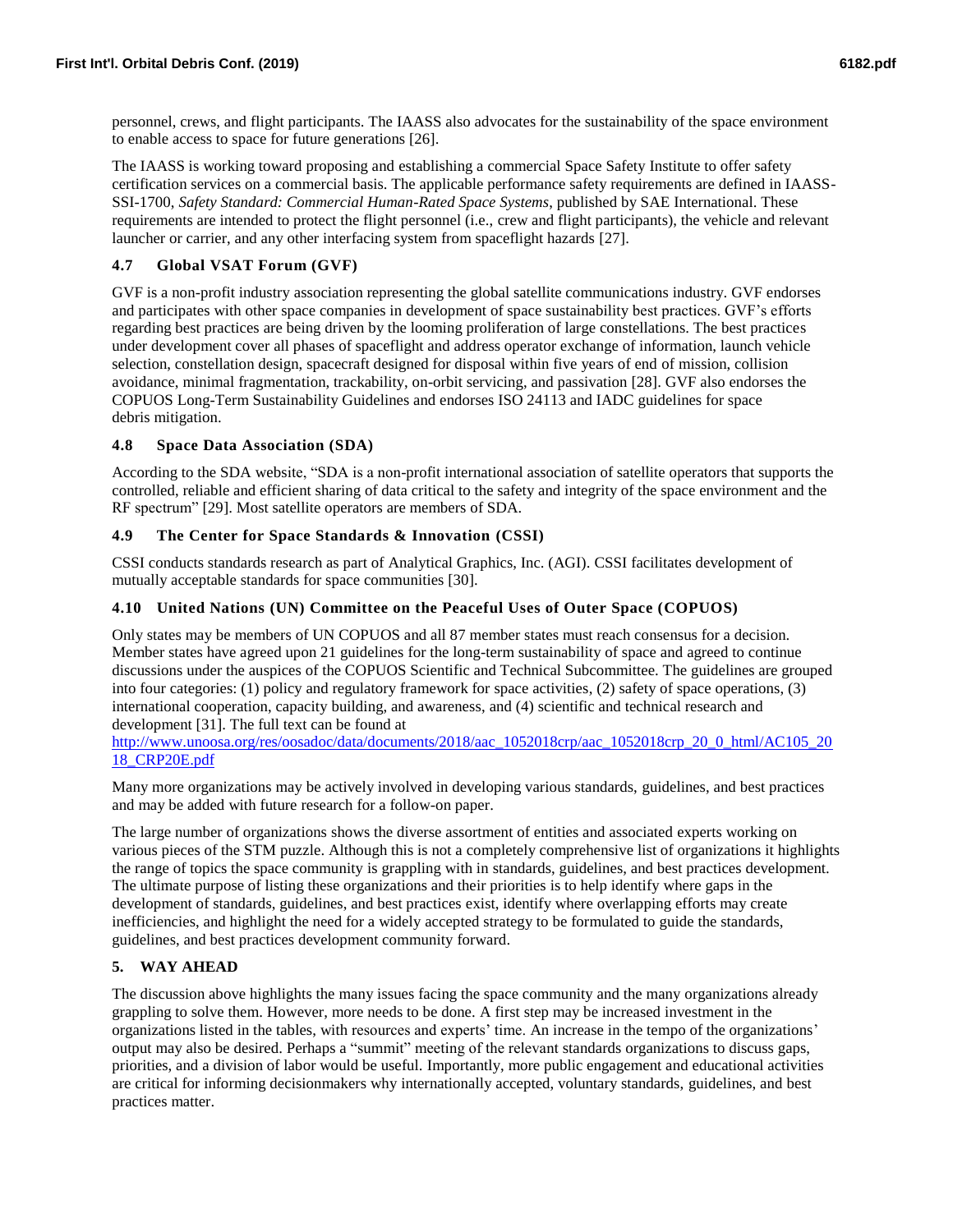New organizations may also need to be established, like how CONFERS was established in the last few years to work on RPO and on-orbit servicing issues. Assuming it will take time to establish new organizational mechanisms, time for them to establish legitimacy, and time for them to agree upon a program of work, now is the time to start standing up new industry- and government-led, voluntary, consensus-based organizations to attack these looming issues. Perhaps a new organization to attack issues associated with large constellation standards, guidelines, and best practices should be a prioritized as per the "exemplar" prioritization strategy noted above.

## Way Ahead

- Increase investment: more resources and more experts' time
- Increase tempo in standards development organizations' output, i.e., meet more often
- Organize a summit meeting of relevant organizations
	- o Discuss gaps, establish priorities, agree upon a division of labor
- Create new organizational mechanisms where needed, e.g., CONFERS model
- **Alternatives** 
	- o Do nothing
		- o Let governments take a lead through rules and regulations, i.e., default to a top-down approach

The alternatives may not be appealing. First, doing nothing is not a good option. The sustainability of the space environment would be at risk if no changes are agreed upon. Moreover, in the presence of a vacuum, other countries may step in and take the lead internationally on these issues and the United States could forfeit its traditional leadership role in space, contrary to the intent of SPD-3. Second, U.S. government agencies are responsible for the safety and security of U.S. space activities and may take action to establish more top-down regulation, which may lack stakeholder buy in, potentially drive U.S. industry overseas, and stymie commercial space development.

## **6. REFERENCES**

1. Presidential Memoranda, Space Policy Directive - 3, National Space Traffic Management Policy (SPD-3), Infrastructure and Technology, June 18, 2018. [Hereafter "SPD-3, 2018."]

2. European Space Agency. "Space Debris by The Numbers," Avaiable at https://www.esa.int/Our\_Activities/Operations/Space\_Safety\_Security/Space\_Debris/Space\_debris\_by\_the\_number s

3.Peterson, G., Sorge, M., and Ailor, W., "Space Traffic Management in the Age of New Space," The Aerospace Corporation, April 2018. https://aerospace.org/paper/space-traffic-management-age-new-space

4. FCC. "Notice of Proposed Rulemaking and Order on Reconsideration, IB Docket No. 18-313," October 25, 2018. Available at https://docs.fcc.gov/public/attachments/DOC-354773A1.pdf

5. Pace, S., "Merchants and Guardians," in Merchants and Guardians: Balancing U.S. Interests in Global Space Commerce, ed. John M. Logsdon and Russell J. Acker (Washington, DC: Space Policy Institute, George Washington University, May 1999).

6. FCC, "Rulemaking Process," Available at https://www.fcc.gov/about-fcc/rulemaking-process

7. Vallado, D., "A Summary of the AIAA Astrodynamic Standards Effort," Advances in the Astronautical Sciences, 109, 1849-1872, 2002.

8. Brown, O., Cottom, T., Gleason, M., "Orbital Traffic Management Study," SAIC, November 21, 2016, 14. Available at

http://www.spacepolicyonline.com/pages/images/stories/Orbital%20Traffic%20Mgmt%20report%20from%20SAIC .pdf

9. Gleason, M., Cottom, T., "U.S. Space Traffic Management: Best Practices, Guidelines, Standards, and International Considerations," The Aerospace Corporation, August 2018. Available at https://aerospace.org/sites/default/files/2018-08/Cottom-

Gleason\_U.S.%20Space%20Traffic%20Management\_08272018.pdf. [Hereafter "Gleason and Cottom, 2018."]

10. For a good primer on orbital debris risks and a history of guidelines, see The Aerospace Corporation's Crosslink Magazine, Fall 2015 edition. Available at http://www.aerospace.org/publications/crosslink/crosslink-fall2015/.